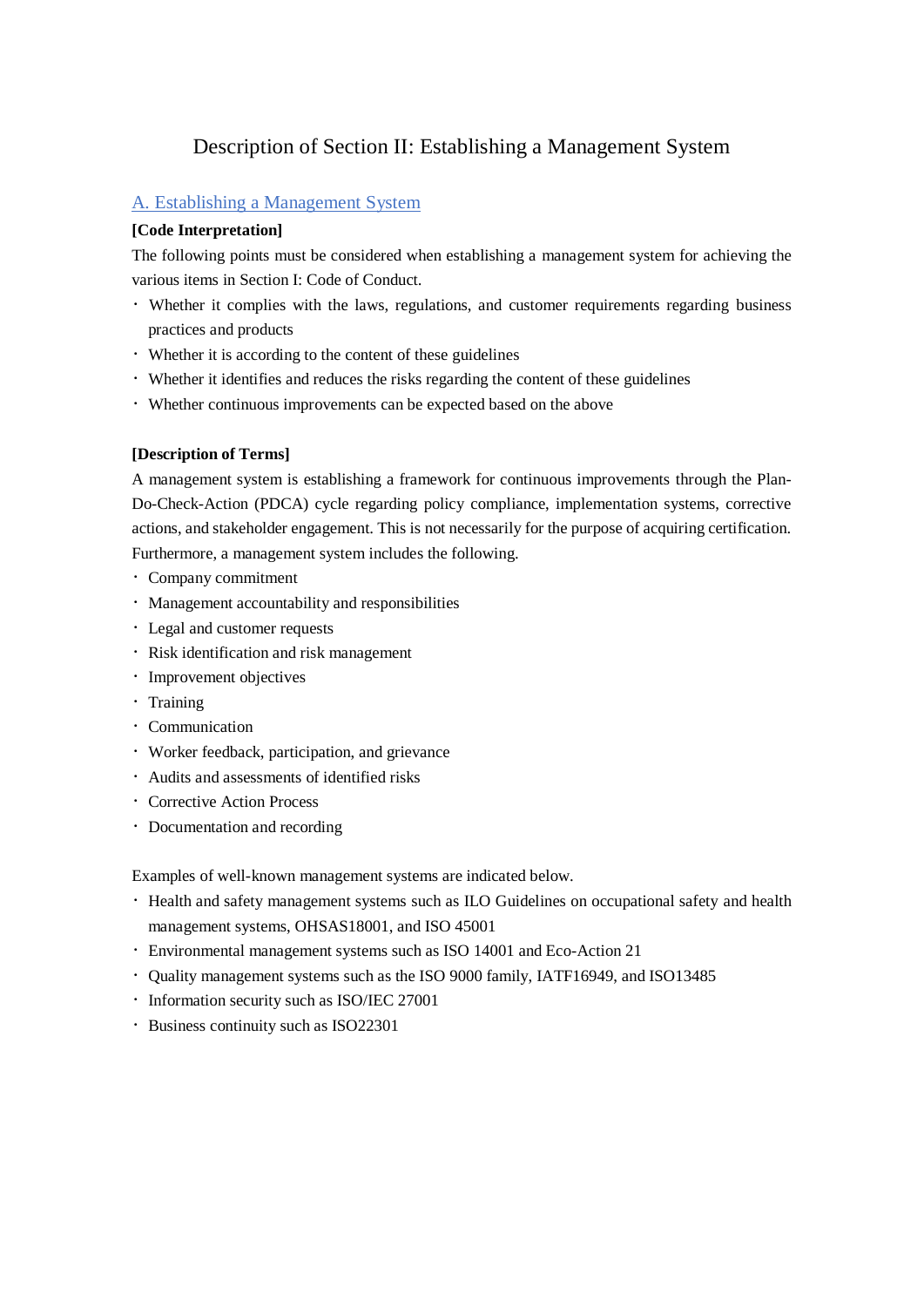# B. Supplier Management

#### **[Code Interpretation]**

In the Guiding Principles for Business and Human Rights of the United Nations and OECD guidelines, companies are required to take the same responsibility for CSR in their supply chain as they do at their own company. Therefore, it is necessary to communicate the requirements in Section I: Code of Conduct to suppliers, monitor the status of compliance, and promote improvements.

Supply chain management is covered in Chapter 2 of International Labour Standards and Sustainable Sourcing Handbook Towards the Realisation of Decent Work through the Tokyo 2020 Olympic and Paralympic Games by the ILO. This handbook provides specific examples of recommended practices, points of attention for each process, and supply chain management process, in order to promote the implementation of sustainable supply management according to international labor standards, particularly regarding aspects of labor and human rights.

- ・Supply chain management process (role of in-house expertise, etc.)
- ・Human rights/labor due diligence process for new suppliers, etc.
	- Preliminary research  $\rightarrow$  on-site due diligence  $\rightarrow$  agreement on action plan  $\rightarrow$  contracting and monitoring
- ・Assessing human rights and labor risks

Risk indices/factors, examples of questions to suppliers

- ・Dialogue/communication with suppliers
	- Content and method of discussions in dialogue process, interviewees and interviewing techniques
- ・On-site occupational safety and health check
- ・Consultation with third parties regarding labor issues

Things to keep in mind for consultation with trade unions, employers' organizations, and NGOs, sources of information, etc.

(Source (Translation from Japanese original): International Labour Standards and Sustainable Sourcing Handbook Towards the Realisation of Decent Work through the Tokyo 2020 Olympic and Paralympic Games, ILO 2019)

Due diligence is the process enterprises should carry out to identify, prevent, mitigate and account for how they address these actual and potential adverse impacts in their own operations, their supply chain and other business relationships, as recommended in the OECD Guidelines for MNEs. Effective due diligence should be supported by efforts to embed RBC into policies and management systems, and aims to enable enterprises to remediate adverse impacts that they cause or to which they contribute.

(Source: OECD Due Diligence Guidance for Responsible Business Conduct)

#### **[Description of Terms]**

A supply chain refers not only to the process starting from raw materials and to the end when products and services arrive at the consumers, but all relationships including such as worker dispatch agents and contractors, regardless of the individual roles of each company.